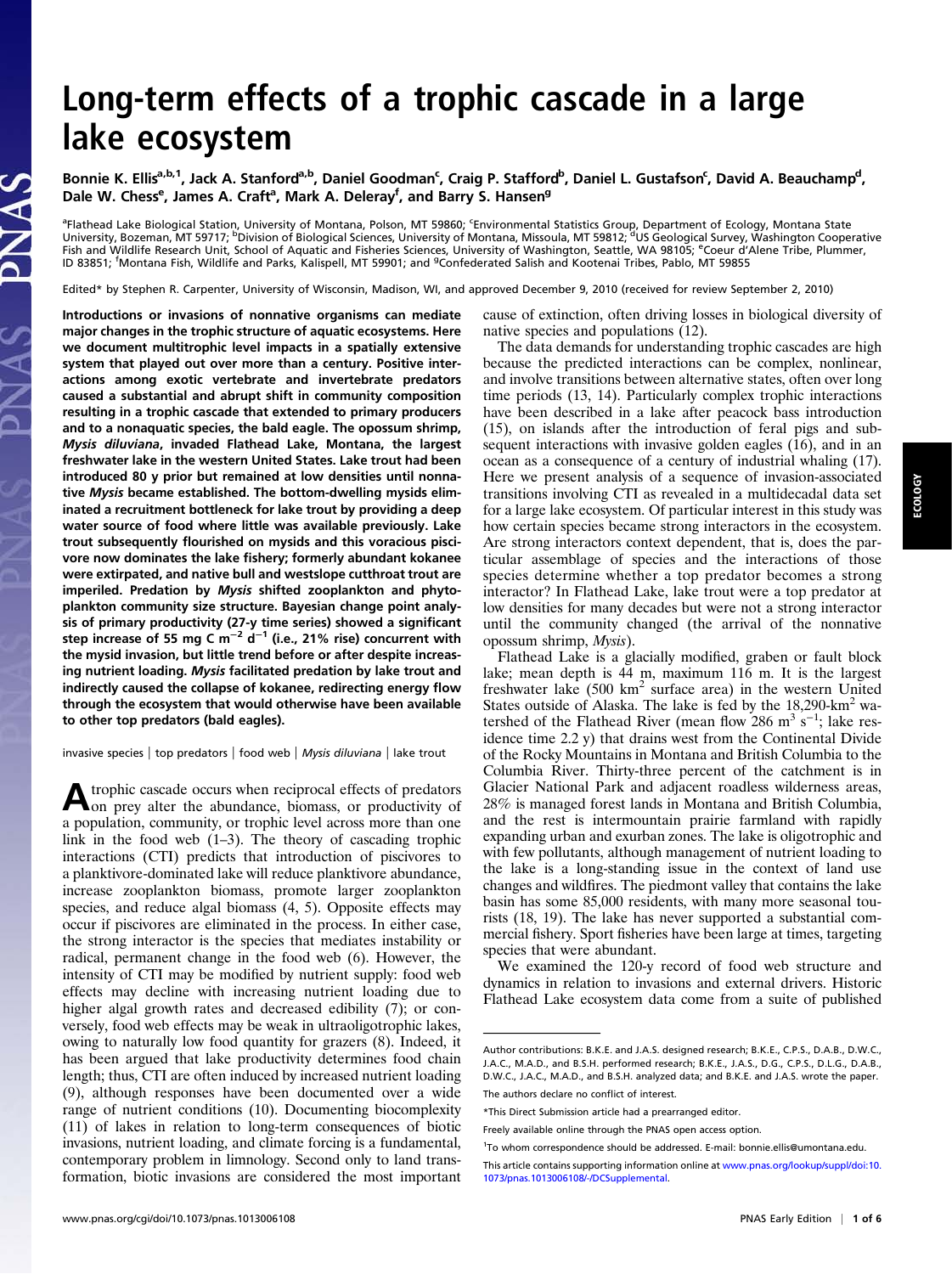papers and archives at the Flathead Lake Biological Station. Contemporary (1977–2008) time series data come from measurements of biophysical variables in the lake and chemistry variables in the primary tributaries and aerosol deposition, taken at least monthly. Examination of the data reveals four distinguishable periods: (i) native period, pre-1920, when native species dominated the fish community although numerous nonnative fishes had been introduced; (ii) Kokanee period, 1920-1984, when many nonnative fish species first appeared and nonnative kokanee expanded to a large population size, replacing cutthroat trout as the predominant angler catch; the temporal coverage of the data are too sparse to resolve the rates of these changes;  $(iii)$ Mysis explosion period, 1985–1988, when the population of introduced opossum shrimp grew rapidly and then declined to less than half the peak density while the kokanee population crashed; and  $(iv)$  Mysis–lake trout period, 1989 to the present, when a new community dominated by the roles of Mysis and lake trout seems to have stabilized.

The available data provide considerable detail about the transitions from  $ii$  to  $iii$  to  $iv$ . Information about the transition from  $i$  to  $ii$  and about the dynamics within  $ii$  was limited.

#### Results

Native Period (Pre-1920). Only 10 fish species are known to have been native to the lake, and most are adfluvial, meaning that they rear in the lake but spawn in tributaries ([Table S1](http://www.pnas.org/lookup/suppl/doi:10.1073/pnas.1013006108/-/DCSupplemental/pnas.201013006SI.pdf?targetid=nameddest=ST1)). As far as can be determined from the early records (1890–1920), the pristine food web was diatom-based, with the most common crustacean zooplankton being large-bodied Epischura and Daphnia species and the smaller Diacyclops (20, 21). The most abundant piscivores were the northern pikeminnow and the bull trout, whereas abundant peamouth and westslope cutthroat trout occupied intermediate trophic levels (22, 23). Cutthroat trout was predo-minant in angler catches during this period (23) ([SI Discussion](http://www.pnas.org/lookup/suppl/doi:10.1073/pnas.1013006108/-/DCSupplemental/pnas.201013006SI.pdf?targetid=nameddest=STXT)). Although 14 species of nonnative fishes were introduced from 1890 to 1920 (19, 24), gill net surveys revealed a native fishery (Fig. 1) with only the incidental collection of a single nonnative species, largemouth bass [\(Table S1](http://www.pnas.org/lookup/suppl/doi:10.1073/pnas.1013006108/-/DCSupplemental/pnas.201013006SI.pdf?targetid=nameddest=ST1)).

Kokanee Period (1920–1984). In the 1920s, anglers began to report nonnative fishes, and in 1926–1928 lake whitefish and kokanee were caught in netting surveys (22, 25). By 1940 kokanee replaced cutthroat trout as the dominant catch of anglers. Kokanee are landlocked sockeye salmon (the Flathead Lake stock came from the Bonneville, OR hatchery), and they began spawning very successfully in two groundwater upwelling zones on the lake shoreline. In later years as the population grew, Flathead kokanee established other spawning sites, notably the outlet of McDonald Lake in Glacier National Park, and colonized most of the accessible valley bottom lakes upstream of Flathead Lake (24). Similar to the marine-anadromous life history, juvenile kokanee emerge from the gravel spawning sites and migrate immediately to the lake, where they mature as pelagic planktivores.

Fish species compositions in comparable gill netting data (sunken, shoreline sets) contrasting 1915–1916 with 1951–1956 were similar ([Table S1](http://www.pnas.org/lookup/suppl/doi:10.1073/pnas.1013006108/-/DCSupplemental/pnas.201013006SI.pdf?targetid=nameddest=ST1)), although there was a reduction in native peamouth chub and expansion of nonnative lake whitefish and yellow perch over this interval. Pygmy whitefish and kokanee catches near shore do not accurately index population size, owing to the pelagic distribution of kokanee and the deep water distribution of pygmy whitefish; kokanee were abundant in the fall net sets of the 1950s because those sets were made in near shore spawning areas. Creel surveys from 1962 and 1981 showed that kokanee were the dominant angler catch (77% and 92%) ([SI Discussion](http://www.pnas.org/lookup/suppl/doi:10.1073/pnas.1013006108/-/DCSupplemental/pnas.201013006SI.pdf?targetid=nameddest=STXT)). During 1979–1983, the kokanee population (three to four age classes) was estimated at 1.6–2.3 million, according to acoustic counts in relation to standardized purse



Fig. 1. Food web of Flathead Lake, emphasizing three of the trophic levels (piscivores, planktivores, and herbivores) altered by the introduction of nonnative fishes and an opossum shrimp, M. diluviana. Dominant fish and zooplankton species are shown in the native community (A; 1915–1916), after more than a half century of nonnative fish introductions (B; 1981, 1983), and the present-day community after the introduction of Mysis (C; 1996–2005). Organisms are not drawn to scale, although size of fish roughly represents abundance during each period, with "2×" denoting species approximately twice as abundant as shown. wct, westslope cutthroat trout; bt, bull trout; mwf, mountain whitefish; np, northern pikeminnow; pc, peamouth chub; s, longnose and largescale suckers; lt, lake trout; lwf, lake whitefish; kok, kokanee; yp, yellow perch; m, Mysis; r, rotifers; cl, cladocer-ans; co, copepods. See also [Table S1](http://www.pnas.org/lookup/suppl/doi:10.1073/pnas.1013006108/-/DCSupplemental/pnas.201013006SI.pdf?targetid=nameddest=ST1) for detailed information. Fish illustrations by Joe Tomelleri and zooplankton illustrations by Diane Whited.

seining throughout the lake *([SI Discussion](http://www.pnas.org/lookup/suppl/doi:10.1073/pnas.1013006108/-/DCSupplemental/pnas.201013006SI.pdf?targetid=nameddest=STXT))*. During 1980–1985, high kokanee spawner abundance drew congregations of bald eagles (peak density exceeding 600) that gathered to feed on the spawning run at the McDonald Creek spawning site (Fig. 2).

Standardized gill netting was initiated in 1981, and species composition of fishes other than kokanee was then similar to the 1950s catch data (Table  $S1$ ), indicating a relatively stable state in the fish assemblage throughout the kokanee period. Note that native cutthroat trout remained at low but measurable densities, nonnative lake whitefish continued to expand, and nonnative lake trout remained at low densities.

All crustacean zooplankton species reported in the native period, except one, remained present and abundant in the kokanee period ([Table S2\)](http://www.pnas.org/lookup/suppl/doi:10.1073/pnas.1013006108/-/DCSupplemental/pnas.201013006SI.pdf?targetid=nameddest=ST2). Whether the available zooplankton forage was more effectively used by kokanee at the expense of cutthroat trout cannot clearly be demonstrated for lack of accurate density data for zooplankton species before 1972; zooplankton were likely a prominent prey item for Flathead Lake cutthroat trout in late fall and winter (26). Phytoplankton again were reported as mainly diatoms, but 1978 autoradiographic analyses showed that the majority of the annual primary productivity (PP) was by nanoplankton of <10 μm (27). Monitoring of PP began in 1977, and values increased from 76 to 92 g C m<sup>-2</sup>  $y^{-1}$  by 1985. At the conclusion of the kokanee period, the fish assemblage was predominantly pelagic: with kokanee as zooplankton consumers and bull trout as the top predator, with the other fishes mostly littoral [\(Table S1](http://www.pnas.org/lookup/suppl/doi:10.1073/pnas.1013006108/-/DCSupplemental/pnas.201013006SI.pdf?targetid=nameddest=ST1)), but with expansion in the profundal zone of nonnative lake whitefish and to a lesser degree predatory lake trout.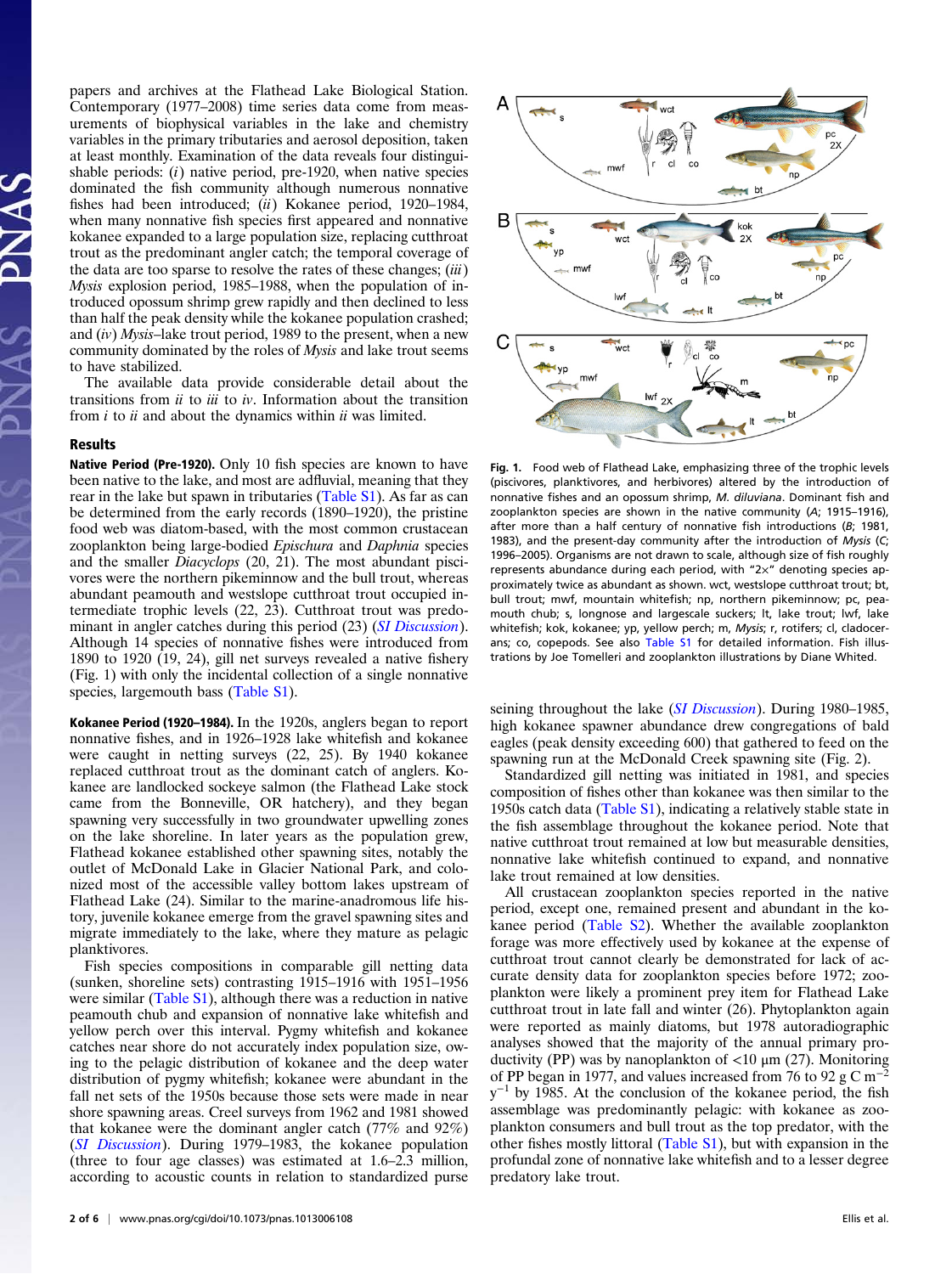

Fig. 2. Kokanee, eagle, Mysis, lake trout, and bull trout abundance history in Flathead Lake. Data are annual peak numbers of kokanee spawners from Flathead Lake and bald eagles (from weekly eagle and biweekly kokanee spawner counts) at the McDonald Creek index site, lake trout catches (mean catch per unit effort for standardized net sets; note the near detection numbers for 1981 and 1983, no sampling was done in 1982 and 1984–1991), and bull trout redd counts of adfluvial spawners (total annual numbers obtained in standardized, annual census of a suite of spawning streams upstream from Flathead Lake) plotted in relation to abundance of Mysis (mean numbers per  $m<sup>2</sup>$  with 95% confidence intervals from standardized, annual census at 40 sites lake-wide). To obtain specific densities from the figure, the values shown must be multiplied or divided as indicated in the legend. Bull trout catches in standardized gill net sets declined from one to two fish per net before mysids to less than 0.5 per net after mysids. Updated from Spencer et al. (24).

Mysid Explosion Period (1985–1988). The kokanee period ended abruptly in the mid-1980s with the establishment and rapid expansion of the glacial-relict opossum shrimp, Mysis diluviana (Fig. 2). Mysis was transferred by fisheries managers from Waterton Lake, Alberta, where *M. diluviana* is native along with lake trout and other fauna of Canadian Shield lakes, to five lakes upstream of Flathead Lake from 1968 to 1976. The intention was to promote kokanee populations by increasing forage, an action based on erroneous interpretations of the results of such introductions elsewhere (28). Mysids reside on the lake bottom during the day and migrate at night to the upper water column, where they feed on large cladoceran zooplankton; whereas kokanee, being obligate visual feeders, consumed cladocerans during daytime. The kokanee sport fishery collapsed the year after peak mysid abundance, along with the eagle–kokanee spawner relationship at McDonald Creek (24) (Fig. 2), and the large-bodied zooplankton (cladoceran and copepod) forage base in Flathead Lake markedly declined (Fig. 3). Zooplankton abundance and biomass declined by half during the Mysis expansion period. Within 2 y of its peak abundance, the *Mysis* population retreated to less than half of the peak level.

Mysid–Lake Trout Period (1989–Present), the Mysis Reorganization of the Food Web. After retreat from the initial explosion, Mysis levels

fluctuated about what looks to be a new equilibrium, averaging perhaps one third the initial peak level. Kokanee never recovered, bull trout declined, and lake trout came to be the dominant top predator. Bald eagles dispersed after the collapse of their primary prey, kokanee (24). The decline in eagle numbers observed during this study cannot be attributed to the widespread reproductive failures caused by dichlorodiphenyltrichloroethane and its metabolites recognized by the late 1960s. After listing as an endangered species in Montana, the number of nesting pairs increased steadily by an average of 14.5% per year from 1980 to 1990, and the wintering population seemed stable or slightly increasing by 1991 (30).

The standardized gill netting before and after mysid expansion clearly showed a remarkable transformation of the Flathead



Fig. 3. (A) Zooplankton abundance by taxonomic group before (1972–1973) and after Mysis (1986–2004). (B) Mean percentage abundance in taxonomic groups of periods before and after Mysis. Pre-Mysis data from Potter (29).

Lake fish community (Fig. 1 and [Tables S1](http://www.pnas.org/lookup/suppl/doi:10.1073/pnas.1013006108/-/DCSupplemental/pnas.201013006SI.pdf?targetid=nameddest=ST1) and [S3\)](http://www.pnas.org/lookup/suppl/doi:10.1073/pnas.1013006108/-/DCSupplemental/pnas.201013006SI.pdf?targetid=nameddest=ST3). In surface catches the proportion of natives changed (Fig. 4): cutthroat and bull trout were greatly reduced after *Mysis*, whereas peamouth and northern pikeminnow increased. In deep water catches, the nonnatives expanded dramatically (Fig. 4): lake trout increased 19-fold and lake whitefish fivefold, largely at the expense of bull trout. Pelagic kokanee were not effectively surveyed by shoreline gill netting, but kokanee clearly were very abundant before Mysis and completely disappeared subsequently. Kokanee represented 92% of the angler catch in 1981, but none of the catch by 1992 ([SI Discussion](http://www.pnas.org/lookup/suppl/doi:10.1073/pnas.1013006108/-/DCSupplemental/pnas.201013006SI.pdf?targetid=nameddest=STXT)). The most dramatic change in the littoral fish community after Mysis was the large decline in the abundance of the native peamouth chub in sinking net sets; however, the increase observed in floating net sets suggests that some may have simply shifted to the upper water column.

Cladocerans and adult copepods and copepodites represent a smaller share of the zooplankton community after Mysis (Fig. 3). Mysid prey choice trials showed clear selectivity for the large, slow-moving cladocerans over other smaller, faster zooplankton (31). In the lake, cladocerans were reduced by 78% overall, and Bosmina longirostris, which dominated cladoceran abundance before Mysis, declined by 92%. Conversely, Daphnia thorata now dominates cladoceran numbers, increasing in the epilimnion every summer, apparently adapted to warmer temperatures that allow it to avoid predation by the cold-adapted mysids (31). Daphnia rosea and Scapholeberis kingi disappeared. Copepod adults and copepodites also declined by 65%. Leptodiaptomus ashlandi replaced Diacyclops bicuspidatus thomasi as the dominant copepod; Diacyclops declined by 92% after Mysis. L. ashlandi was the only copepod that benefited from the mysid-mediated food web changes. The largest copepod, *Epischura nevadensis*, declined by 95% after



Fig. 4. Summary of native and exotic fish in Flathead Lake before (1981 and 1983) and after (1996–2005) Mysis establishment. Average number of native and exotic fishes caught in standardized net sets using (A) sinking and (B) floating ganged gill nets [\(Table S3](http://www.pnas.org/lookup/suppl/doi:10.1073/pnas.1013006108/-/DCSupplemental/pnas.201013006SI.pdf?targetid=nameddest=ST3) shows species composition).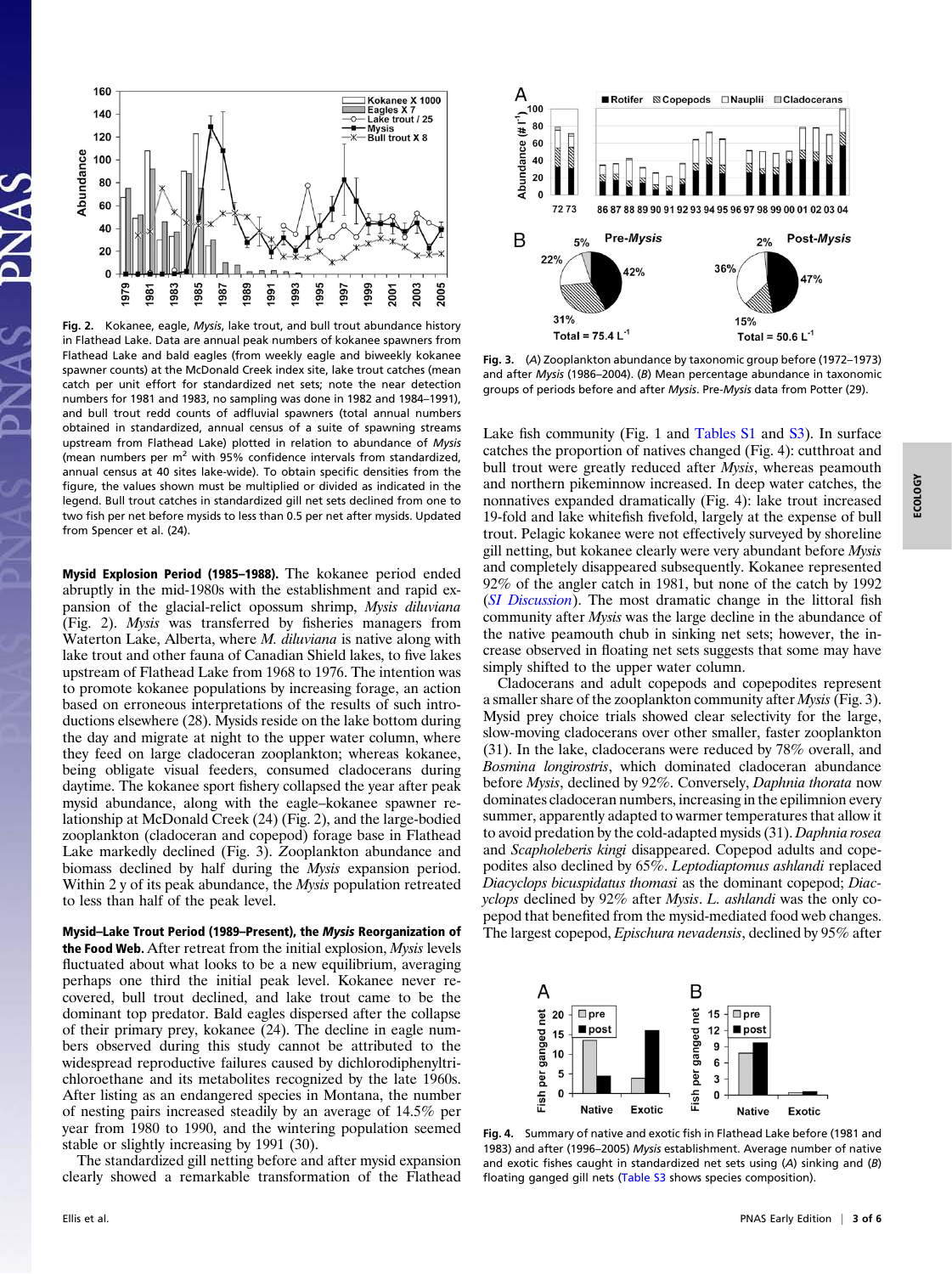Mysis. The smaller species of zooplankton have increased after *Mysis* ( $P < 0.00001$  for rotifers and  $P = 0.001$  for copepod nauplii,  $n = 196$ ), exceeding pre-*Mysis* densities (Fig. 3), and several rotifer species doubled in abundance after Mysis. The two most abundant rotifers switched in terms of the dominant species before and after Mysis. Filinia terminalis has not recovered from food web changes in the lake (declined 87%), and four rotifer species quantified in 1972–1973 have disappeared.

Cascading changes in the food web after Mysis were not restricted to herbivores and consumers. An unusually large vernal bloom of blue-green algae (Cyanophyceae) occurred in 1988 immediately after mysids vastly reduced the large zooplankton; Cyanophyceae constituted 17.2% of total phytoplankton biomass in 1988, compared with a range of 1.1–3.0% for all years after Mysis. Reduced grazing may have shifted internal nutrient cycling in a way that stimulated blue-greens; however, changes were not limited to the Cyanophyceae. The highest photic zone phytoplankton biomass (0.97 mL m<sup>-3</sup>) and chlorophyll a (2.9 µg L<sup>-1</sup>) ever measured in Flathead Lake occurred in 1988, and the highest annual PP measurement was recorded that year (123 g C m<sup>-2</sup> yr<sup>-1</sup>). Numerous other changes in the phytoplankton community were evident during the period of record (19): increase or decrease in biomass and/or density of eight phytoplankton families (all  $P < 0.05$ ,  $n = 147$ ), increase in percentage phytoplankton biomass in 10- to 30-μm size fraction ( $P = 0.01$ ,  $n =$ 147), decrease in percentage phytoplankton biomass in >50-μm size fraction ( $P = 0.0008$ ,  $n = 147$ ), decrease in 0–30 m chlorophyll *a* ( $P = 0.004$ ,  $n = 230$ ), and increase in PP ( $P = 0.0001$ ,  $n = 287$ ).

#### Discussion

Explanation of CTI in the Transition Mediated by the Mysid Expansion. What were the mechanisms of the trophic cascade, and how far through the food web did it reverberate in the most recent major community shift? At least four elements of CTI are apparent in the record.

First, mysids became a strong interactor and functionally replaced kokanee as the dominant open water planktivore, but within several years mysids had facilitated dominance by lake trout. Thus the old exotic predator (lake trout) that had been present at low densities for 80 y became a strong interactor in this community only after a second exotic predator (Mysis) of midtrophic level status had invaded. The recent invader, Mysis, facilitated ecological dominance by lake trout by eliminating a recruitment bottleneck for lake trout and lake whitefish, which effectively use them in their juvenile stage. Before mysids, deep water forage was limited to benthos that were available only at very low densities (32). Now, the abundant mysids are released from brood chambers concurrently with emergence of young of the year lake trout. Indeed, recent diet analyses showed that mysids are the main prey item for lake trout up to 60 cm total length and are one of the primary food items for age  $2-7y$  ( $>20$ cm length) lake whitefish [\(Fig. S1\)](http://www.pnas.org/lookup/suppl/doi:10.1073/pnas.1013006108/-/DCSupplemental/pnas.201013006SI.pdf?targetid=nameddest=SF1). Lake trout greater than 60 cm total length eat primarily a fish diet. These and larger size classes of lake trout prey on essentially all fishes in the lake that mouth gape will allow (prey length  $= 40-50\%$  predator length), including remaining native westslope cutthroat trout, pygmy whitefish, and early stages of bull trout [\(Fig. S1\)](http://www.pnas.org/lookup/suppl/doi:10.1073/pnas.1013006108/-/DCSupplemental/pnas.201013006SI.pdf?targetid=nameddest=SF1), thus creating a predator gauntlet for native juveniles emigrating from tributaries to the lake. Bioenergetic modeling corroborated diet interpretations suggesting that increasing lake trout predation was the primary agent of kokanee mortality, with mysids promoting higher re-cruitment of lake trout (33) ([SI Discussion](http://www.pnas.org/lookup/suppl/doi:10.1073/pnas.1013006108/-/DCSupplemental/pnas.201013006SI.pdf?targetid=nameddest=STXT) and [Tables S4](http://www.pnas.org/lookup/suppl/doi:10.1073/pnas.1013006108/-/DCSupplemental/pnas.201013006SI.pdf?targetid=nameddest=ST4)–[S6\)](http://www.pnas.org/lookup/suppl/doi:10.1073/pnas.1013006108/-/DCSupplemental/pnas.201013006SI.pdf?targetid=nameddest=ST6).

Second, the trophic cascade shifted zooplankton community structure from large to smaller forms ([Fig. S2](http://www.pnas.org/lookup/suppl/doi:10.1073/pnas.1013006108/-/DCSupplemental/pnas.201013006SI.pdf?targetid=nameddest=SF2)). The three largest size fractions (0.4–0.7, 0.7–1.1, and 1.1–2.4 mm) decreased in relative proportion, whereas the smaller size fractions (0.0–0.2 and 0.2–0.4 mm) increased. Altered size structure of zooplank-



Fig. 5. Step increase in primary production caused by mysid-mediated CTI. Time series of September Mysis abundance (magenta) and deseasonalized, light-corrected PP (gray dots) for the entire period of record, with regression line (black) from respective posterior modes of the Bayesian change point analysis fitting two independent lines with one step between them. Main  $y$ axis PP scale preserves the original long-term mean. x axis histogram shows the posterior distribution for the time (date) position of the step. y axis (rotated) histogram shows the posterior distribution for the height of the step above the beginning of the step. The y axis scale labeling for the y axis histogram (secondary scale) is in the same units as the main PP  $\nu$  axis, but with the origin moved to line up with the bottom of the step.

ton influences grazing efficiency on phytoplankton (34) and has potential implications for nutrient cycling (35, 36). The demise of kokanee clearly is associated with the changes in zooplankton mediated by the mysids and predation by the expanding lake trout, but indirect effects reverberating from nutrient–PP interactions probably contributed.

Third, we looked for influences of the mysids on PP in relation to nutrient loading over the period 1977–2004. Exploratory re-gression analysis ([SI Materials and Methods](http://www.pnas.org/lookup/suppl/doi:10.1073/pnas.1013006108/-/DCSupplemental/pnas.201013006SI.pdf?targetid=nameddest=STXT)) ruled out a dominant role for a cultural eutrophication hypothesis, because significant trends in P and N loading ran in opposite directions ([SI Materials and Methods](http://www.pnas.org/lookup/suppl/doi:10.1073/pnas.1013006108/-/DCSupplemental/pnas.201013006SI.pdf?targetid=nameddest=STXT)) and bioassays had established colimitation by N and P in the lake (37, 38).

A Bayesian change point analysis was conducted on the time series of deseasonalized, light-corrected PP, fitting two independent linear trajectories allowing one step change between them, with the location (date) of the step also treated as a free parameter. This analysis, as expected from exploratory regression analyses on the pre- and post-Mysis segments ([SI Materials and](http://www.pnas.org/lookup/suppl/doi:10.1073/pnas.1013006108/-/DCSupplemental/pnas.201013006SI.pdf?targetid=nameddest=STXT) [Methods](http://www.pnas.org/lookup/suppl/doi:10.1073/pnas.1013006108/-/DCSupplemental/pnas.201013006SI.pdf?targetid=nameddest=STXT)), did not resolve well the before- and after-break slopes ([Fig. S3](http://www.pnas.org/lookup/suppl/doi:10.1073/pnas.1013006108/-/DCSupplemental/pnas.201013006SI.pdf?targetid=nameddest=SF3)), but it did resolve the change point clearly, showing the following: a 95% probability that the step was an increase; an 88% probability that the step was larger than 25 mg C m<sup>-2</sup> d<sup>-1</sup> (i.e., a >9% jump); the most probable (posterior mode) step size was 55 mg C m<sup>-2</sup> d<sup>-1</sup> (i.e., a 21% jump); a 93% probability that the



Fig. 6. Detrended, deseasonalized chlorophyll a regressed against detrended, deseasonalized herbivorous zooplankton biomass in Flathead Lake  $(1987-2004)$   $(P = 0.0002)$ .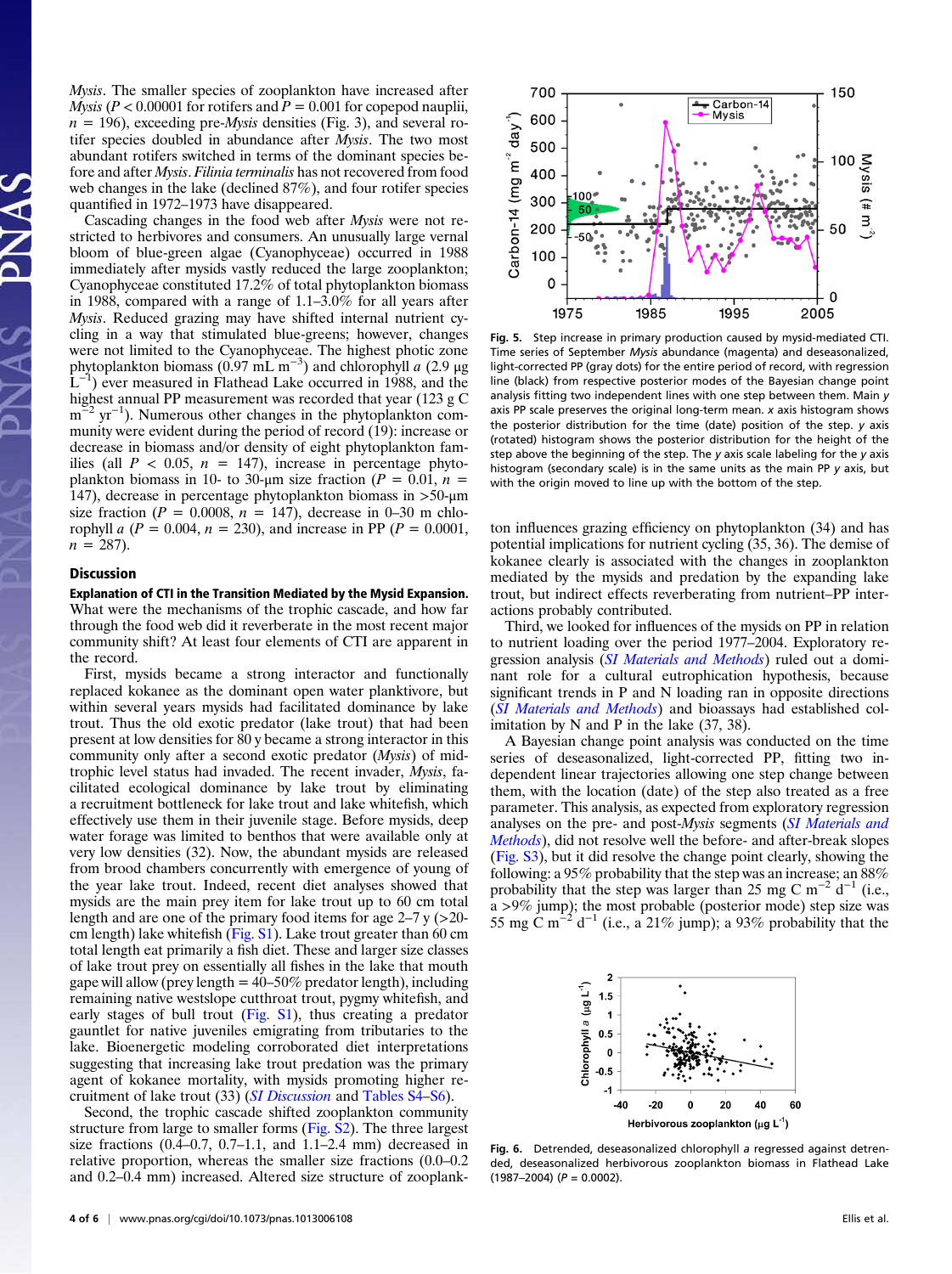change point or step was before 1988; and a 76% probability that the change occurred in the period 1986–1987, approximately the time when mysid numbers peaked (Fig. 5).

Finally, the shift in zooplankton and nutrients along with the shift in PP suggests that increasing nitrogen might be stimulating algal production, but enhanced grazing by the abundant small size classes of zooplankton after Mysis maintains phytoplankton biomass (as indexed by chlorophyll  $a$  concentration) substantially lower than would occur in the absence of mysid predation on zooplankton. Others have shown that consumers can impede the effects of nutrient enrichment on primary producers (10). Indeed, deseasonalized herbivorous zooplankton biomass in Flathead Lake was negatively correlated with deseasonalized chlorophyll a (Fig. 6) in the post-Mysis period. To be certain this relationship was not trend driven, both deseasonalized variables were detrended, and the relationship was still significant ( $P = 0.0002$ ,  $n = 168$ ).

The Flathead story documents complex trophic interactions: an introduced invertebrate planktivore displaced piscine planktivores and facilitated ecological dominance by an introduced piscivore (which had been present for decades) that further depressed other piscine planktivores and piscine piscivores. This facilitation of the old invader (lake trout) by the recent invader (Mysis) eventually promoted a rapid shift in community structure, resulting in a trophic cascade affecting phytoplankton, zooplankton, fish, and a nonaquatic species. A top predator like lake trout may or may not be a strong interactor in a lake ecosystem, depending on the community and the species interactions therein. In Flathead Lake, lake trout were a top predator at low densities for many decades but were not a strong interactor until Mysis invaded and the community changed. It remains to be seen how much detailed quantitative knowledge of speciesspecific parameters would have been needed to predict this particular chain of events. Native species also can have strong effects on food web and ecosystem dynamics. Understanding complex species interactions in native communities as well as those with recent biotic invasions is needed to predict ecological community responses in a changing world.

Lake Trout Period-A Persistent State? The mysid expansion was a period of strong interaction that accelerated food web change initiated by introduction of exotic fishes. No one knows how far back the native period began; the kokanee period would likely have continued, were it not for the *Mysis* invasion. The introduction of nonnative species to Flathead Lake has altered the energy flow from pelagic in the early 1900s (zooplankton  $\rightarrow$ peamouth and westslope cutthroat trout  $\rightarrow$  bull trout) and mid-1900s (zooplankton  $\rightarrow$  kokanee and small lake whitefish  $\rightarrow$  bull trout) to a bentho-profundal pathway (zooplankton and benthos  $\rightarrow$  *Mysis* and small lake whitefish  $\rightarrow$  lake whitefish and small lake trout  $\rightarrow$  lake trout).

Extirpation of some of the native fishes (bull and cutthroat trout) in the near future seems possible (and is decidedly problematic for fisheries managers, given Endangered Species Act threatened status for bull trout) owing to this persistent change in food web structure. Recovery of bull and cutthroat trout will

- 1. Carpenter SR, Cole JJ, Kitchell JF, Pace ML (2010) Trophic cascades in lakes: Lessons and prospects. Trophic Cascades: Predators, Prey and the Changing Dynamics of Nature, eds Terborgh J, Estes J (Island Press, Washington, DC), pp 55–69.
- 2. Hansson LA, et al. (1998) Biomanipulation as an application of food-chain theory: Constraints, synthesis and recommendations for temperate lakes. Ecosystems 1: 558–574.
- 3. Pace ML, Cole JJ, Carpenter SR, Kitchell JF (1999) Trophic cascades revealed in diverse ecosystems. Trends Ecol Evol 14:483–488.
- 4. Carpenter SR, Kitchell JF, Hodgson JR (1985) Cascading trophic interactions and lake productivity. Bioscience 35:634–639.
- 5. Eby LA, Roach WJ, Crowder LB, Stanford JA (2006) Effects of stocking-up freshwater food webs. Trends Ecol Evol 21:576–584.
- 6. de Ruiter PC, Neutel A-M, Moore JC (1995) Energetics, patterns of interaction strengths, and stability in real ecosystems. Science 269:1257–1260.

be difficult given strong food web control by the expansive lake trout population. On the other hand, water quality remains near the pristine or native state relative to most lakes with significant numbers of people in the catchment. Understanding trophic cascades requires that long-term data sets be formalized by robust models because of the extreme complexity of interactions. A fully integrative ecosystem model of Flathead Lake is needed to examine emergent properties of these complex interactions. One important challenge is to determine the tipping point for what might be the next ecosystem state as the community continues on its internally driven dynamics and as external drivers such as climate change and direct human intervention (a lake trout reduction program is underway, for example) further force the system.

### Materials and Methods

Monthly or more frequent measurements of limnological variables in Flathead Lake and the major tributaries and precipitation chemistry were made from 1977 to 2005 by the Flathead Lake Biological Station (18, 19). Loading of nitrogen (N) and phosphorus (P) to Flathead Lake was determined from measurements of N and P forms from time-series collection on the major tributaries to the lake and the airshed and daily river flow and precipitation volume. Data on species composition and abundance of fishes were obtained annually from standardized gill net sets ([SI Materials and Methods](http://www.pnas.org/lookup/suppl/doi:10.1073/pnas.1013006108/-/DCSupplemental/pnas.201013006SI.pdf?targetid=nameddest=STXT)) in 1981, 1983, and 1996–2005. Bull trout abundance was determined from standardized redd counts of adfluvial spawners in tributaries used by Flat-head Lake fish and collected annually since 1981 ([SI Materials and Methods](http://www.pnas.org/lookup/suppl/doi:10.1073/pnas.1013006108/-/DCSupplemental/pnas.201013006SI.pdf?targetid=nameddest=STXT)). From 1985 to 2004, duplicate or triplicate 50 m to surface vertical hauls of zooplankton were made approximately monthly at the midlake deep site with a 29-cm-diameter, 64-μm-mesh Wisconsin style net, preserved (4% CaCO<sub>3</sub> neutralized formalin), and enumerated using Sedgewick-Rafter cells (19). Monthly or more frequent phytoplankton samples were obtained at the midlake deep site from a 0- to 30-m tubular composite integrating sampler, preserved (1% Lugol's iodine), and enumerated using Utermohl chambers. Mysid numbers were standardized to sampling on moonless nights in September. Vertical hauls were made from near bottom to the surface at approximately 40 sites with a 1-m-diameter, 500-μm-mesh closing net. Monthly or more frequent PP estimates were determined from 4-h in situ incubation of NaH $^{14}CO<sub>3</sub>$  in light and dark bottles throughout the lighted zone (0–30 m) (39, 40). Deseasonalizing for statistical analysis was accomplished by fitting a cubic smoothing spline to an overlay of the data for all of the years. The data were grouped into 1-, 3-, 5- and 7-d pools and wrapped around the end of the year for 65 d to encourage continuity at the year ends. The smoothing factor was selected so as to minimize the crossvalidation jackknife residuals. Seasonality in each of the variables was removed by subtracting the spline model. The results were examined for linear trends using simple linear regression analysis. Analysis of the pattern of change over time in PP was further examined with a Bayesian change point model. Full methods and associated references are available in *[SI Materials](http://www.pnas.org/lookup/suppl/doi:10.1073/pnas.1013006108/-/DCSupplemental/pnas.201013006SI.pdf?targetid=nameddest=STXT)* [and Methods](http://www.pnas.org/lookup/suppl/doi:10.1073/pnas.1013006108/-/DCSupplemental/pnas.201013006SI.pdf?targetid=nameddest=STXT).

ACKNOWLEDGMENTS. We thank two anonymous reviewers for their guidance; T. Stuart and D. Potter for their early studies of Flathead Lake; T. Weaver for redd counts; numerous Flathead Lake Biological Station staff for their assistance in the field, analytical laboratory support, database management, and zooplankton enumeration; and numerous scientists from theWashington Cooperative Fish and Wildlife Unit ([SI Acknowledgments](http://www.pnas.org/lookup/suppl/doi:10.1073/pnas.1013006108/-/DCSupplemental/pnas.201013006SI.pdf?targetid=nameddest=STXT)) for fish diet analyses and food web bioenergetic modeling. Funding for data analysis and manuscript preparation was provided by the Jessie M. Bierman Professorship, Flathead Lake Biological Station.

- 7. McQueen DJ (1990) Manipulating lake community structure: Where do we go from here? Freshw Biol 23:613–620.
- 8. Elser JJ, Goldman CR (1991) Zooplankton effects on phytoplankton in lakes of contrasting trophic status. Limnol Oceanogr 36:64–90.
- 9. Persson L, Andersson G, Hamrin SF, Johansson L (1988) Complex Interactions in Lake Communities, ed Carpenter S (Springer, New York), pp 45–65.
- 10. Carpenter SR, et al. (2001) Trophic cascades, nutrients and lake productivity: Wholelake experiments. Ecol Monogr 71:163–186.
- 11. Michener WK, et al. (2001) Defining and unraveling biocomplexity. Bioscience 51: 1018–1023.
- 12. Vitousek PM, Mooney HA, Lubchenco J, Melillo JM (1997) Human domination of Earth's ecosystems. Science 277:494–499.
- 13. Persson L, et al. (2003) Gigantic cannibals driving a whole-lake trophic cascade. Proc Natl Acad Sci USA 100:4035–4039.